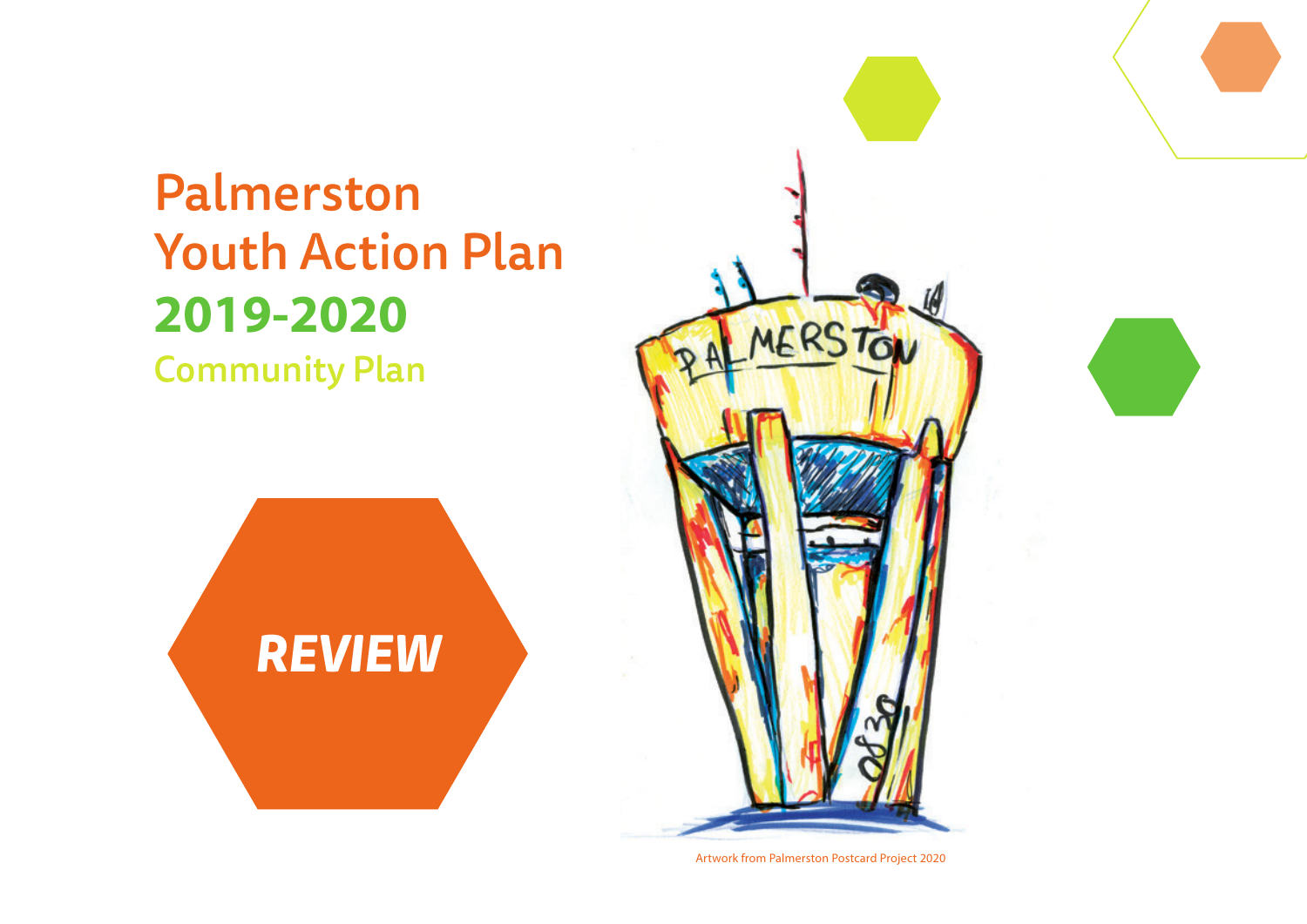# **Summary**

The Palmerston Youth Action Plan was developed through collaboration with young people by the Palmerston Youth - Local Action Group. Established in 2018, the Palmerston Youth - Local Action Group created the Youth Action Plan for the Palmerston community to guide local decision-making, local responses and actions. The plan was launched in July 2019 and supported the collaboration of stakeholders to work together to deliver on goals and actions identified to improve outcomes for young people in Palmerston.

This review is timely to assist the Palmerston Youth - Local Action Group to monitor the progress of achieving outcomes. This group prioritised the first three goals of the plan and has delivered a range of actions that have progressed the goals identified. This review will continue to shape the work of the Palmerston Youth - Local Action Group and will be a foundation document that will guide future plans and actions to support young people and families in the Palmerston region.

### **Members of the Palmerston Youth - Local Action Group**

City of Palmerston; Grassroots Action Palmerston: Larrakia Nation: Grow Well Live Well: Palmerston Indigenous Network: Palmerston and Rural Youth Services Network; NTG Department of Territory Families, Housing and Communities; NTG Department of Education; NTG Department of the Chief Minister and Cabinet; .

> *The Local Action Group has definitely had an impact. Important goals have been set and now we have a level of communication to the community to make sure they are achieved.*

Serena Dalton - Grassroots Action Palmerston; Community Member

![](_page_1_Picture_7.jpeg)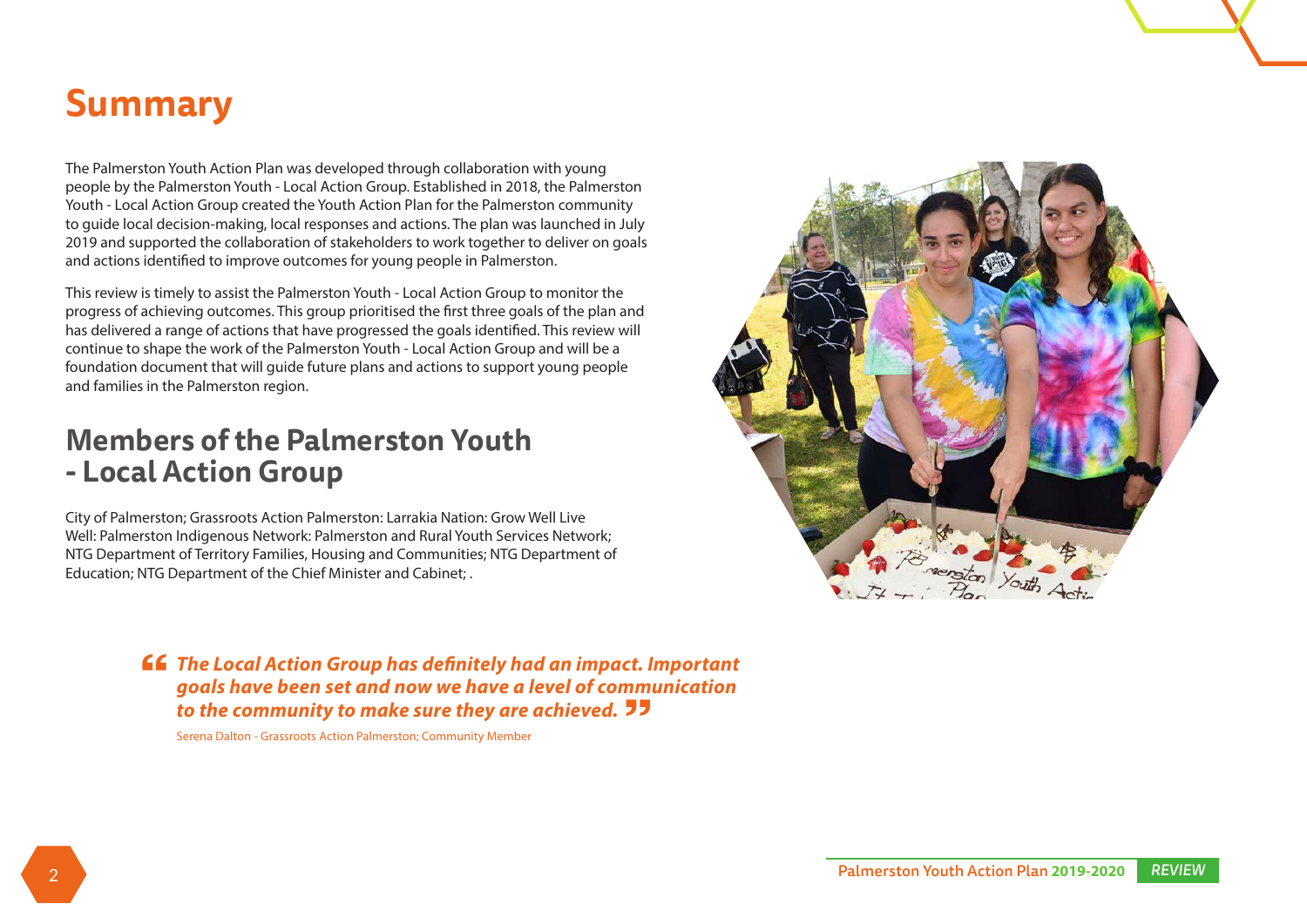# **Top Three Achievements**

## **Palmerston Youth Festival**

The Palmerston Youth Festival, delivered by the City of Palmerston, funded through the NT Government Breaking the Cycle of Crime initiative was the biggest event on Palmerston's calendar delivered during the July school holidays in 2019.

Providing plenty of free activities for young people aged 10-24, the festival included the popular Geekfest, cooking masterclasses, interactive activities and the major music performance by Baker Boy and local talent.

Whilst this event was postponed for 2020 due to COVID19, it is scheduled to return in 2021 and young people are working on

![](_page_2_Picture_5.jpeg)

the planning group to design and deliver this event for the Palmerston community.

## **Palmerston Youth Centre (PYC)**

The new Palmerston Youth Drop-In Centre officially opened on the 27<sup>th</sup> June 2020, during the school holidays. An action under the Palmerston Youth Action Plan, and supported through the Breaking the Cycle of Crime in Palmerston initiative, the PYC is a partnership between the NT Government and the City of Palmerston.

Delivered by the YMCA and Larrakia Nation, the centre is open for all young people aged 10-17 years. The PYC provides activities, engagement and support for young people to be leaders.

The centre will operate between 3pm-10pm Monday to Friday and from 10am-10pm on weekends and throughout school holidays.

![](_page_2_Picture_11.jpeg)

## **Palmerston Youth Activity Grants**

The Palmerston Youth Activity Grants provided by the NT Government Department of Territory Families, Housing and Communities, delivered a range of school holiday and after-hours activities throughout Palmerston.

Activities and programs are designed for young people in Palmerston and those visiting from surrounding communities to have several options for things to do after school and during school holidays.

These activities are also an early intervention opportunity to develop relationships with young people, support their access to more formal service responses if needed and to strengthen youth participation and leadership.

Young people were at the centre of the delivery of activities, providing feedback through consultation about the type of activities provided and how they are to be delivered.

![](_page_2_Picture_17.jpeg)

*The workers are good, they have a lot of stories and life experience. I like talking to you guys. Plus I can get away from home for a bit, play games, and talk to other kids.* 

16 year old, PYC participant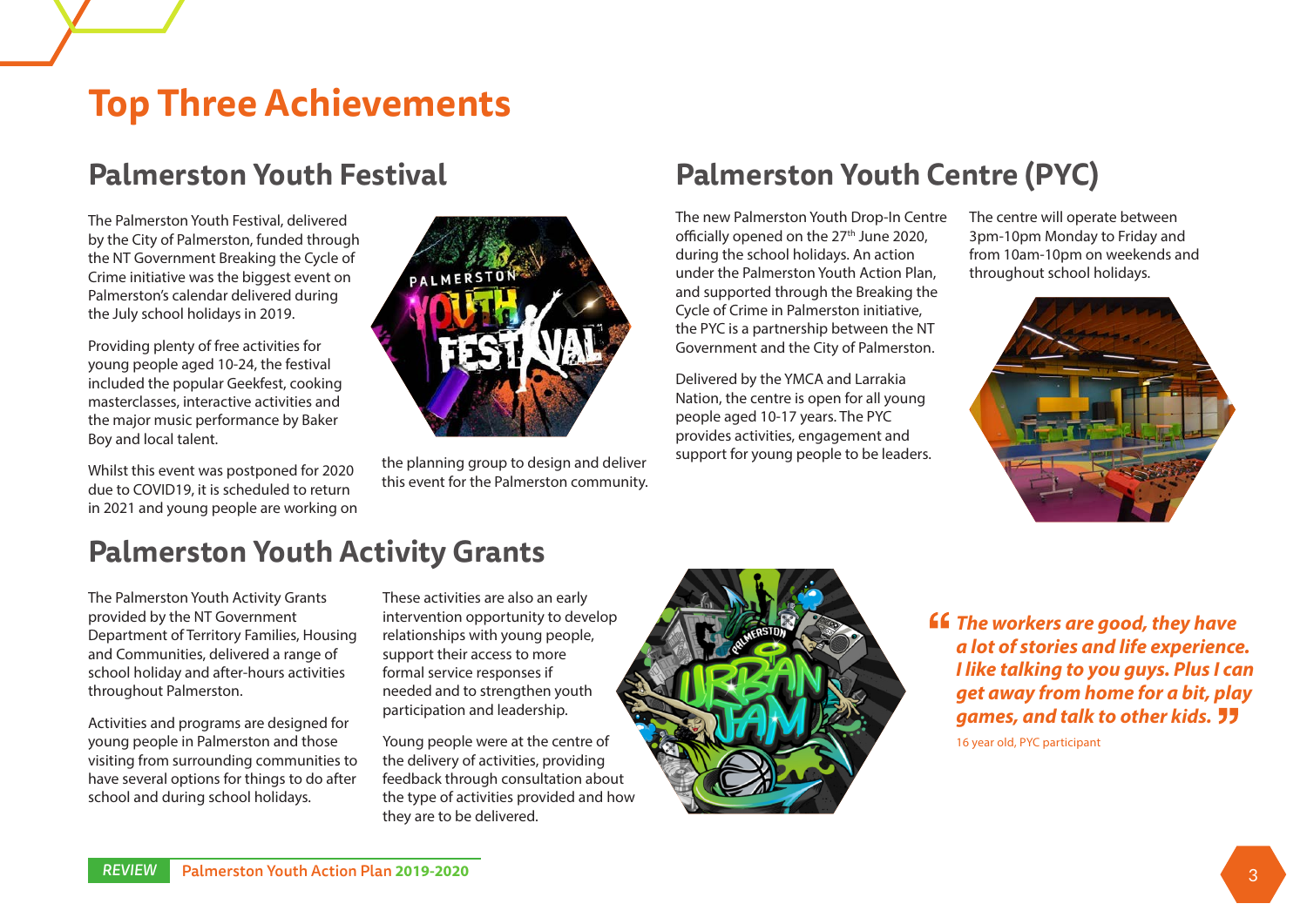| <b>Progress by Goals and Actions</b><br><b>YOUTH X<br/>YOUR VOICE IN</b><br><b>GOAL 1:</b> Young people are supported to be leaders in<br>their community and have a say in their future<br><b>PALMERSTON</b> |                                                                                                                                                                                                                                                                                                      |  |  |
|---------------------------------------------------------------------------------------------------------------------------------------------------------------------------------------------------------------|------------------------------------------------------------------------------------------------------------------------------------------------------------------------------------------------------------------------------------------------------------------------------------------------------|--|--|
| To be delivered<br>Completed                                                                                                                                                                                  |                                                                                                                                                                                                                                                                                                      |  |  |
| <b>YouthX Youth Forum</b>                                                                                                                                                                                     | On September 14 <sup>th</sup> 2020, over 60 Year 10 students from Palmerston College and Taminmin High came<br>together at the Palmerston Recreation Centre for a day of connecting, talking about issues that impact<br>them, finding out how to be involved in the community and be young leaders. |  |  |
| <b>City of Palmerston Youth Media Team</b>                                                                                                                                                                    | Working with the City of Palmerston council this team of young people are given training and support to<br>create news and media content about youth issues in Palmerston.                                                                                                                           |  |  |
| <b>City of Palmerston Youth Festival Working Group</b><br>established for 2021                                                                                                                                | This working group contributes to the design of the CoP Youth Festival and running a major event.                                                                                                                                                                                                    |  |  |
| <b>NT Youth Round Table</b>                                                                                                                                                                                   | The NT Youth Round Table provides young people with leadership skills and the opportunity to have their<br>views heard by the Minister for Youth and key government representatives.                                                                                                                 |  |  |
| <b>Student Voice Positive Choice (SVPC)</b>                                                                                                                                                                   | An initiative in Palmerston schools that provides leadership opportunities for students to get involved and<br>act on issues within schools, community and on a global level.                                                                                                                        |  |  |
| <b>Signs of Safety</b>                                                                                                                                                                                        | A Department of Territory Families, Housing and Communities tool to engage and partner with young<br>people and families about safety and support for children and young people.                                                                                                                     |  |  |
| <b>CREATE - Speak Up Project</b>                                                                                                                                                                              | CREATE group empowers young people who have had a care experience to be consultants and provide<br>feedback and ideas to improve the care system and support to young people.                                                                                                                        |  |  |
| <b>City of Palmerston Young Writers Festival</b>                                                                                                                                                              | City of Palmerston coordinate this festival which is led by young people.                                                                                                                                                                                                                            |  |  |
| Youth skills and participation workshop for youth sector                                                                                                                                                      | To be provided                                                                                                                                                                                                                                                                                       |  |  |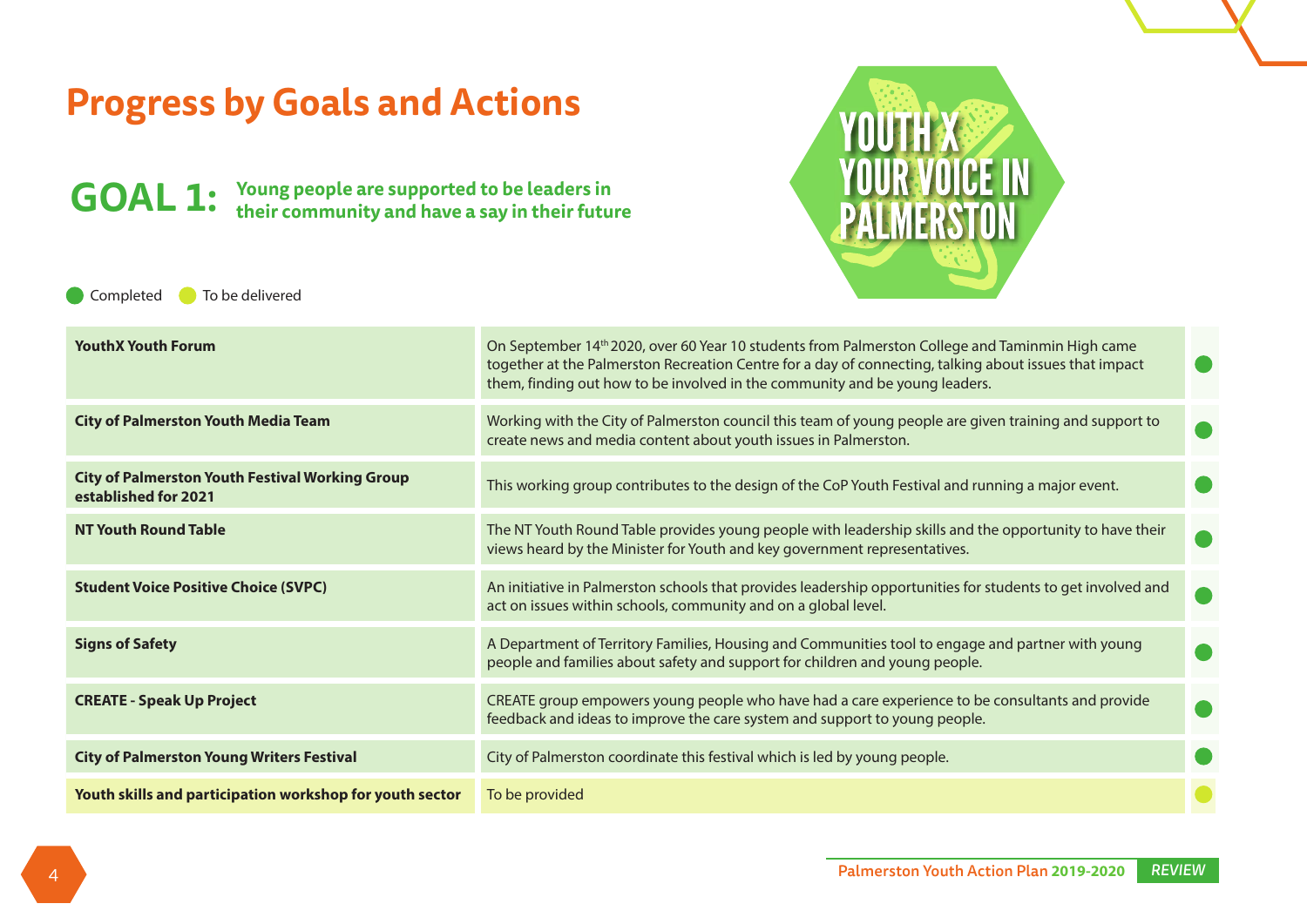![](_page_4_Picture_0.jpeg)

### **GOAL 2: Create a safe, inclusive youth space for young people in Palmerston. Provide a range of opportunities for young people to join in activities that are fun and engaging**

**Completed Congoing To be delivered** 

| <b>Palmerston Youth Drop-In Centre</b><br>(PYC)            | Established in June 2020. The YMCA and Larrakia Nation deliver activities and provide a safe space for young people in<br>Palmerston aged 10-17.                                                                                                                                                                                                                                |  |
|------------------------------------------------------------|---------------------------------------------------------------------------------------------------------------------------------------------------------------------------------------------------------------------------------------------------------------------------------------------------------------------------------------------------------------------------------|--|
| New Youth Outreach and<br>Re-engagement Team space (YORET) | Established in June 2020 the new site provides direct engagement with young people and the opportunity for other service<br>providers to use the youth space to deliver programs.                                                                                                                                                                                               |  |
| <b>Palmerston Youth Activities Grant</b>                   | After hours and school holiday activities delivered through the Department of Territory Families, Housing and Communities and<br>coordination support provided through the Department of Chief Minister and Cabinet.                                                                                                                                                            |  |
| <b>Palmerston Youth Festival</b>                           | Delivered in July 2019 (postponed in 2020 due to COVID). Planned for 2021.                                                                                                                                                                                                                                                                                                      |  |
| <b>Palmerston response to COVID-19</b>                     | Included engaging with young people in an outreach model, providing information, meals, care packs and support. Providers<br>were responsive to changing programs and maintained connection with young people during the lockdown of the April school<br>holiday period 2020. Virtual programs and the Postcard Project supported art and positive activities for young people. |  |
| 24 hour overnight crisis<br>accommodation                  | This was identified as Stage 2 in the Youth Drop-In Centre establishment and is an ongoing gap in services prioritised by the<br>Palmerston community.                                                                                                                                                                                                                          |  |

*The youth activities delivered in Palmerston mean that young people are better supported through a connected network of providers who place the welfare of young people at the forefront of their delivery. Through this network, they are supported to make positive choices and access safe places where material basics are met and support is readily available. This network assists to meet both the needs of the young people, and the community they form part of.*

Lance Godwin Program Manager PaRBA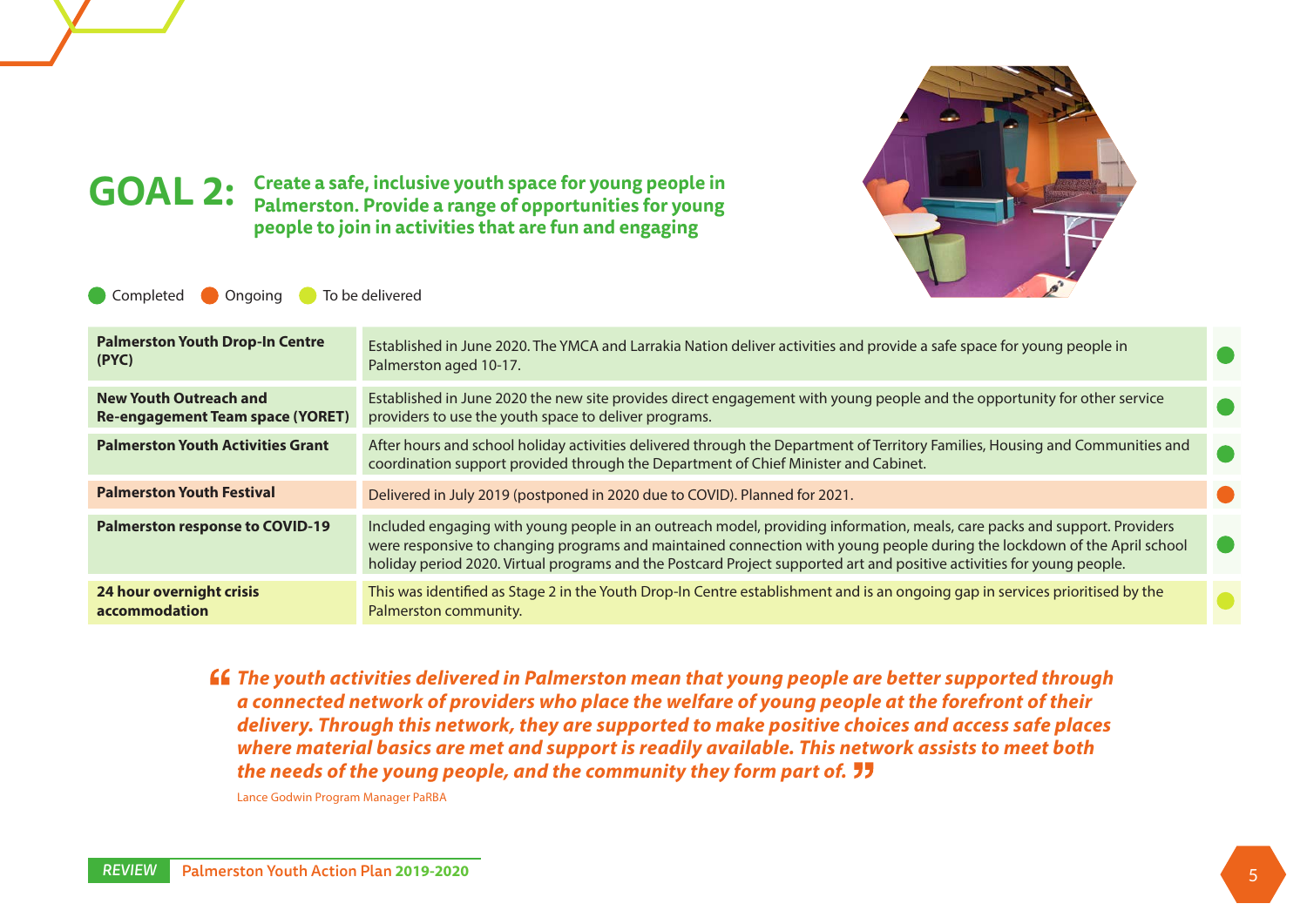![](_page_5_Picture_0.jpeg)

**GOAL 3: Develop a 'Palmerston Youth Resource Map' for young people and their families so they know where to get help and access support**

Completed Ongoing

| <b>Palmerston Youth Resource Card</b> | The Youth Info Map was created to support the connection of young people to services and safe spaces in Palmerston. It<br>highlights services and how young people can get in contact with them. It also includes important emergency numbers<br>and informs young people about the six safe spaces that are available to them to socialise or to ask for help. Distribution and<br>promotion of the resource map will be ongoing. |  |
|---------------------------------------|------------------------------------------------------------------------------------------------------------------------------------------------------------------------------------------------------------------------------------------------------------------------------------------------------------------------------------------------------------------------------------------------------------------------------------|--|
| <b>SoRTLI online resource</b>         | The CREATE SoRTLI online resource was promoted to young people in Palmerston and services that work with them.                                                                                                                                                                                                                                                                                                                     |  |

# GOAL 4: Improve community awareness of trauma<br> **GOAL 4:** and its impact on young people

| Understanding trauma and trauma<br>informed care and healing | A three day workshop was delivered for members of the Palmerston Indigenous Network (PIN) in November 2019. A<br>working group from PIN will deliver this information to community members and stakeholders in Palmerston with the aim of<br>supporting schools to become more trauma informed. |  |
|--------------------------------------------------------------|-------------------------------------------------------------------------------------------------------------------------------------------------------------------------------------------------------------------------------------------------------------------------------------------------|--|
| <b>Workshops and training</b>                                | Key service staff have participated in trauma informed workshops and training including YORET and Anglicare NT Youth<br>Support Development Office based in Palmerston.                                                                                                                         |  |
| <b>Community awareness</b>                                   | Continue support to develop and deliver 'Understanding Trauma' training to community members and frontline workers.                                                                                                                                                                             |  |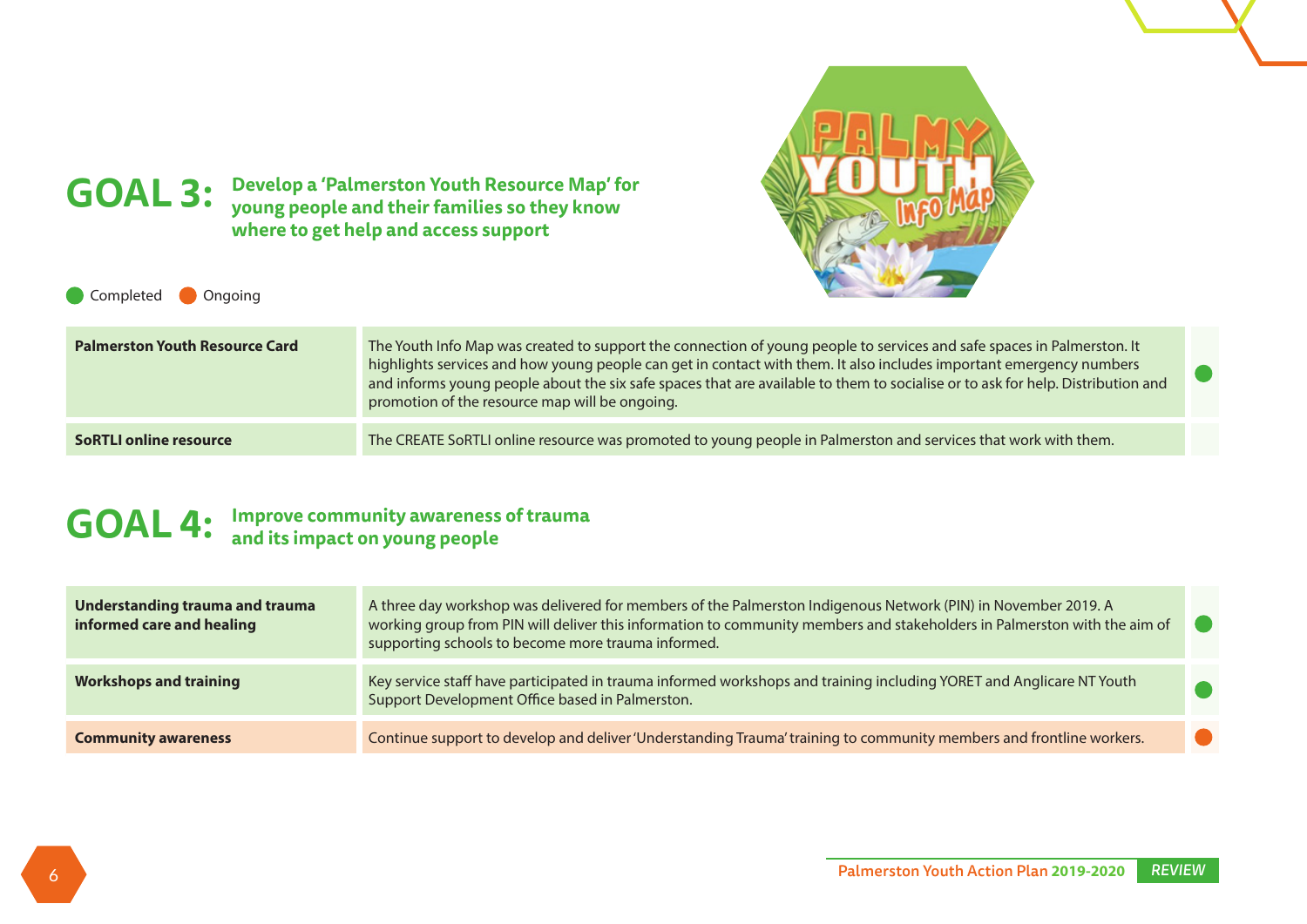# **GOAL 5: Improve cultural connectedness throughout the community**

![](_page_6_Picture_1.jpeg)

Completed Ongoing

| <b>Palmerston Youth Festival</b>        | The Palmerston Youth Festival celebrated youth culture through the creation of youth art and street art. It also showcased<br>Aboriginal role models and successful artists through the Street Festival event with performances by JMila and Baker Boy.                                                                                                            |                        |
|-----------------------------------------|--------------------------------------------------------------------------------------------------------------------------------------------------------------------------------------------------------------------------------------------------------------------------------------------------------------------------------------------------------------------|------------------------|
| <b>Palmerton Youth Activities Grant</b> | The Palmerston Youth Activities Grant funds a range of art and cultural activities being delivered through Young Mulliga's and<br>Cudgeries provided by Larrakia Nation. Dance Culture, a program delivered through Larrakia Nation delivered performances at a<br>range of events providing Aboriginal young people a platform to perform and share their skills. | m.                     |
| <b>Harmony Day</b>                      | The Harmony Day was a great celebration in Goyder Square that promoted the many cultures that live in Palmerston with shared<br>food, dance and music.                                                                                                                                                                                                             |                        |
| <b>NAIDOC Week</b>                      | NAIDOC week events were delivered that provided opportunities for community members to participate in this celebration of<br>Aboriginal and Islander culture.                                                                                                                                                                                                      |                        |
| <b>Learning about culture</b>           | Larrakia Nation through the Palmerston Family and Cultural Centre has provided a range of school based and site based events that<br>deliver cultural learning opportunities for Aboriginal and non-Aboriginal students of Palmerston schools.                                                                                                                     |                        |
| <b>Consultation with elders</b>         | Consultation with local Elders and Aboriginal organisations has occurred through the Palmerston Indigenous Network (PIN). This<br>forum has provided improvements in cultural connections and connecting local service providers to address issues in regards to<br>young people in Palmerston.                                                                    | <b>Service Service</b> |

*If I am inspired by my family and our connection to our country.* **<b>JJ** 

Shane age 17 - Palmerston Postcard Project Bio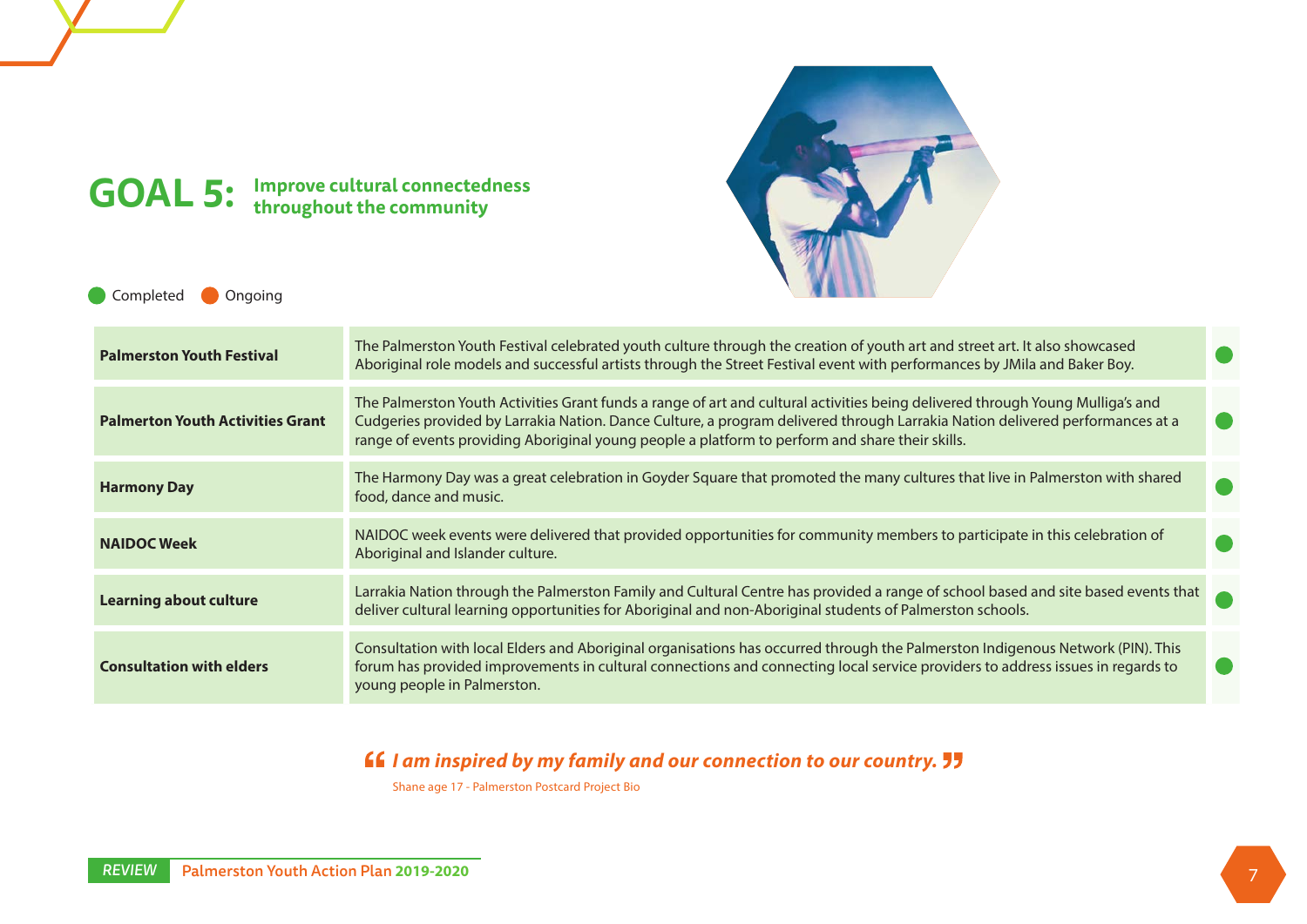![](_page_7_Picture_0.jpeg)

# **GOAL 6: Support young people to remain in school and stay engaged in education and training**

Completed Ongoing

| <b>Clontarf Academies</b> are continuing at Palmerston College (years 7-9 and 10-12)<br>A new psychologist position has been established at the Palmerston Top End<br>as well as newly established programs at Moulden Park Primary School and<br>School of Flexible Learning to assess and support students at risk.<br>Driver Primary School.<br>Girls Academy: In school support and mentorship program for Aboriginal and<br>The Young Mums are Strong Mums program supported participants to gain the<br>Torres Strait Islander girls, with a focus on increasing school attendance and<br>Certificate 3 in community services through Batchelor Institute.<br>graduation rates. Palmerston College and Taminmin College.<br>The new Youth Skills Centre has begun and offers courses in auto mechanics<br>Youth Outreach and Re engagement Team (YORET) work with individual<br>with a proposed expansion to engineering. The Back on Track program in<br>young people to access education and training and to re-engage or remain<br>coordination with First Steps is delivering construction at this site, located in East<br>engaged in education and training pathways.<br>Arm.<br><b>Reconnect Program</b> - Anglicare NT located in Palmerston to support young<br>Current courses at Tivendale include auto mechanic and hospitality.<br>people to stay engaged and or return to school.<br>The Student Engagement unit in the Department of Education provides support<br>to students and families who have barriers to education. Students are case<br><b>STARS Foundation:</b> Intensive support program for indigenous girls in schools<br>managed and other services and supports are engaged to provide wrap around<br>with the aim of improving health and education outcomes.<br>support to break down barriers to education and training.<br>The Department of Education, as part of the <b>Back on Track</b> program, are<br>Identify and work together with stakeholders to remove potential barriers to<br>providing individualised support for youth, strengthening engagement and<br>young people in education and training.<br>supporting reengagement with education/training. | Student Voice Positive Choice (SPVC) is funded in each Palmerston School to<br>help students make positive choices and have a strong voice in the community. | The Department of Education are an integral part of Strike Force Orion,<br>dedicating an Engagement Officer to the Orion team to strengthen engagement<br>in schools for at risk young people. |  |
|-------------------------------------------------------------------------------------------------------------------------------------------------------------------------------------------------------------------------------------------------------------------------------------------------------------------------------------------------------------------------------------------------------------------------------------------------------------------------------------------------------------------------------------------------------------------------------------------------------------------------------------------------------------------------------------------------------------------------------------------------------------------------------------------------------------------------------------------------------------------------------------------------------------------------------------------------------------------------------------------------------------------------------------------------------------------------------------------------------------------------------------------------------------------------------------------------------------------------------------------------------------------------------------------------------------------------------------------------------------------------------------------------------------------------------------------------------------------------------------------------------------------------------------------------------------------------------------------------------------------------------------------------------------------------------------------------------------------------------------------------------------------------------------------------------------------------------------------------------------------------------------------------------------------------------------------------------------------------------------------------------------------------------------------------------------------------------------------------------------------------------------------------------------------------------------------------------------|--------------------------------------------------------------------------------------------------------------------------------------------------------------|------------------------------------------------------------------------------------------------------------------------------------------------------------------------------------------------|--|
|                                                                                                                                                                                                                                                                                                                                                                                                                                                                                                                                                                                                                                                                                                                                                                                                                                                                                                                                                                                                                                                                                                                                                                                                                                                                                                                                                                                                                                                                                                                                                                                                                                                                                                                                                                                                                                                                                                                                                                                                                                                                                                                                                                                                             |                                                                                                                                                              |                                                                                                                                                                                                |  |
|                                                                                                                                                                                                                                                                                                                                                                                                                                                                                                                                                                                                                                                                                                                                                                                                                                                                                                                                                                                                                                                                                                                                                                                                                                                                                                                                                                                                                                                                                                                                                                                                                                                                                                                                                                                                                                                                                                                                                                                                                                                                                                                                                                                                             |                                                                                                                                                              |                                                                                                                                                                                                |  |
|                                                                                                                                                                                                                                                                                                                                                                                                                                                                                                                                                                                                                                                                                                                                                                                                                                                                                                                                                                                                                                                                                                                                                                                                                                                                                                                                                                                                                                                                                                                                                                                                                                                                                                                                                                                                                                                                                                                                                                                                                                                                                                                                                                                                             |                                                                                                                                                              |                                                                                                                                                                                                |  |
|                                                                                                                                                                                                                                                                                                                                                                                                                                                                                                                                                                                                                                                                                                                                                                                                                                                                                                                                                                                                                                                                                                                                                                                                                                                                                                                                                                                                                                                                                                                                                                                                                                                                                                                                                                                                                                                                                                                                                                                                                                                                                                                                                                                                             |                                                                                                                                                              |                                                                                                                                                                                                |  |
|                                                                                                                                                                                                                                                                                                                                                                                                                                                                                                                                                                                                                                                                                                                                                                                                                                                                                                                                                                                                                                                                                                                                                                                                                                                                                                                                                                                                                                                                                                                                                                                                                                                                                                                                                                                                                                                                                                                                                                                                                                                                                                                                                                                                             |                                                                                                                                                              |                                                                                                                                                                                                |  |
|                                                                                                                                                                                                                                                                                                                                                                                                                                                                                                                                                                                                                                                                                                                                                                                                                                                                                                                                                                                                                                                                                                                                                                                                                                                                                                                                                                                                                                                                                                                                                                                                                                                                                                                                                                                                                                                                                                                                                                                                                                                                                                                                                                                                             |                                                                                                                                                              |                                                                                                                                                                                                |  |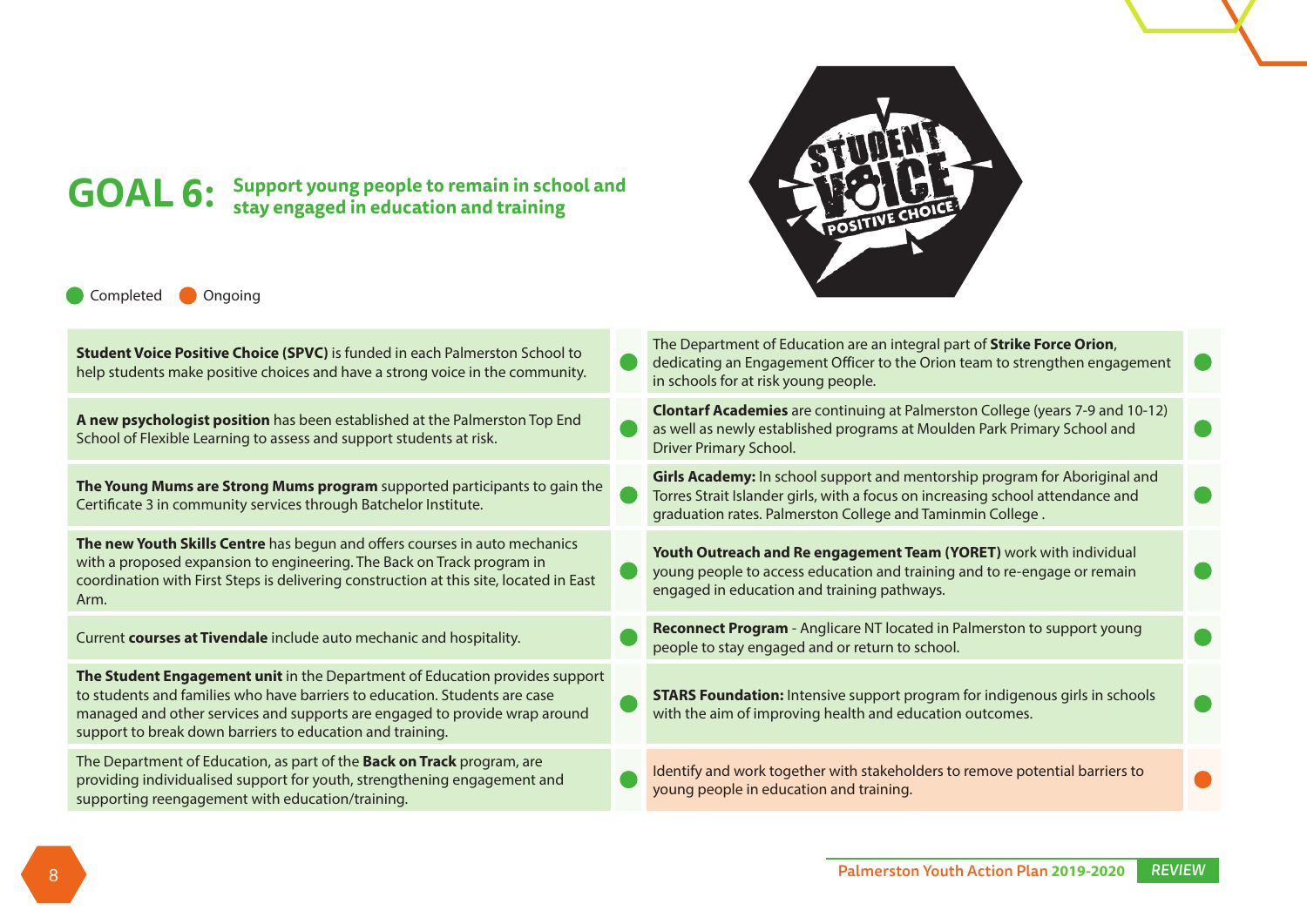![](_page_8_Picture_0.jpeg)

**GOAL 7 Promote the good things that young people are doing in Palmerston**

Completed Ongoing

| <b>Palmerston Youth Action Plan</b>         | The launch of this plan promoted the involvement of young people.                                                                                                                                                                                                                                                                                                    |  |
|---------------------------------------------|----------------------------------------------------------------------------------------------------------------------------------------------------------------------------------------------------------------------------------------------------------------------------------------------------------------------------------------------------------------------|--|
| <b>City of Palmerston Youth Media Team</b>  | City of Palmerston have established a Youth Media Team who will be creating stories and conducting interviews with young<br>people and service providers about the range of positive events and actions from young people in Palmerston.                                                                                                                             |  |
| <b>Digital Storyteller Project</b>          | Grow Well Live Well Digital Storyteller project filmed stakeholders in the community to create a digital story of Palmerston. This<br>resource will be used to promote collective work that is happening in Palmerston and how others can get involved.                                                                                                              |  |
| <b>Student Voice Positive Choice (SVPC)</b> | SPVC was established at all schools in Palmerston and provides a platform to promote positive stories and engage students to<br>develop solutions and work together to improve outcomes for young people in Palmerston.                                                                                                                                              |  |
| NT Youth Week Ambassador                    | The NT Youth Week Ambassador promoted youth week events in the media which included two episodes of "Around Palmerston".<br>This raised awareness of events delivered and the message of celebrating young people in the community.                                                                                                                                  |  |
| <b>NT Young Achievers Awards</b>            | The NT Young Achievers Awards have the purpose of acknowledging, encouraging and promoting the achievements of young<br>Territorians. The awards demonstrate young people's achievements and showcase the recipients as role models in the community.                                                                                                                |  |
| <b>NT Youth Round Table</b>                 | The NT Youth Round Table provides an opportunity for young people to have their views heard by the Minister for Youth and key<br>government representatives. The 2020 round table consisted of 4 members from the Palmerston region who were able to share<br>a youth perspective on a range of topics and issues that were important to young people in Palmerston. |  |

#### *The NT Youth Round Table was an incredible experience. It gave me the opportunity to develop a project I am passionate about in the Palmerston community.*

17 year old, 2020 NT Youth Round Table member from Palmerston